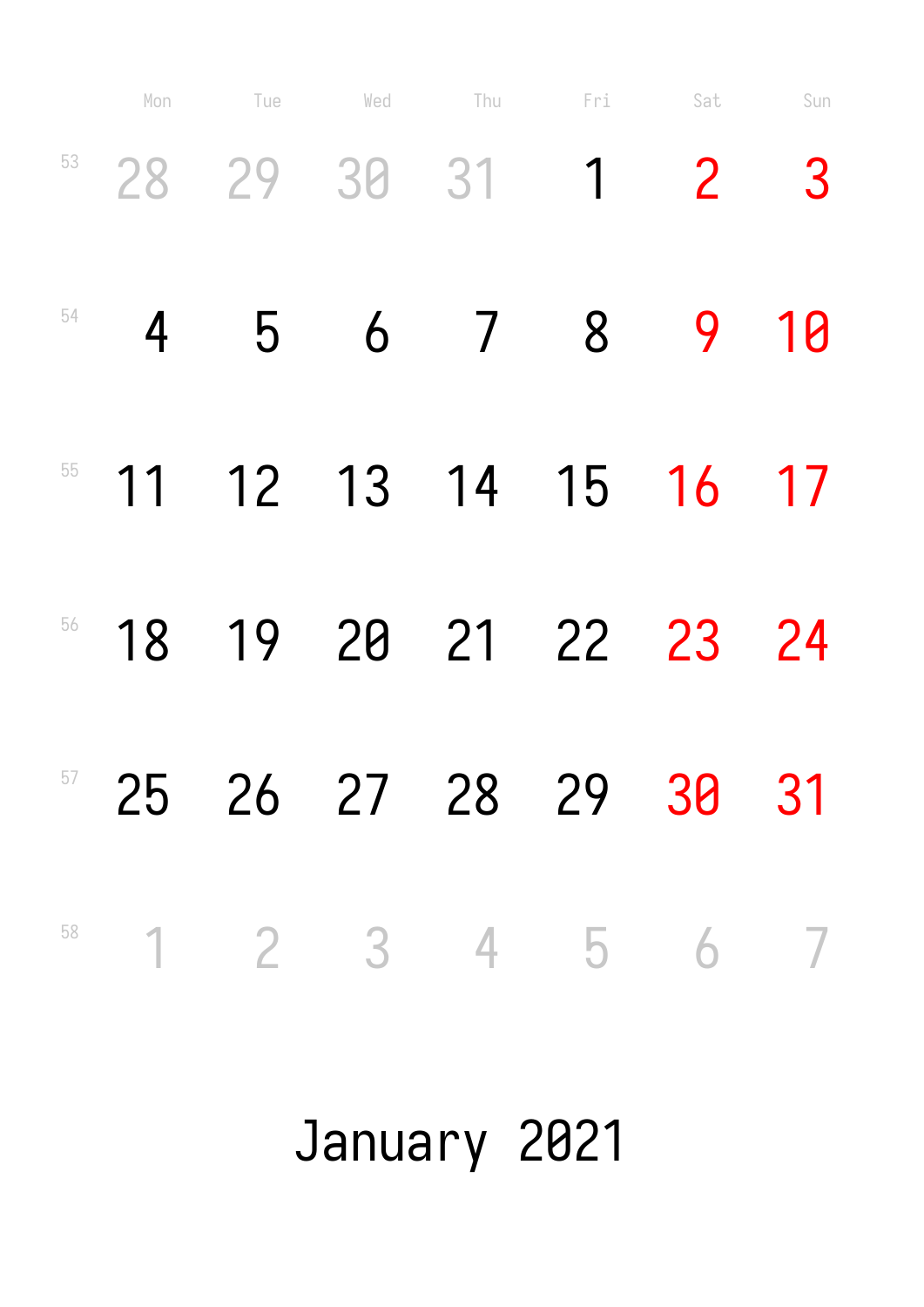|                | Mon | Tue            | Wed                     | Thu            | Fri      | Sat | Sun            |
|----------------|-----|----------------|-------------------------|----------------|----------|-----|----------------|
| $\overline{5}$ | 1   | $\overline{2}$ | 3                       | $\overline{4}$ | 5        | 6   |                |
| $\sqrt{2}$     | 8   | 9              |                         |                | 10 11 12 | 13  | 14             |
|                | 15  |                | 16 17 18 19             |                |          | 20  | 21             |
| $8 -$          | 22  | 23             | 24 25 26                |                |          | 27  | 28             |
| $\overline{9}$ |     | $\overline{2}$ | $\overline{\mathbf{3}}$ |                | 4 5      |     | $\overline{7}$ |

### February 2021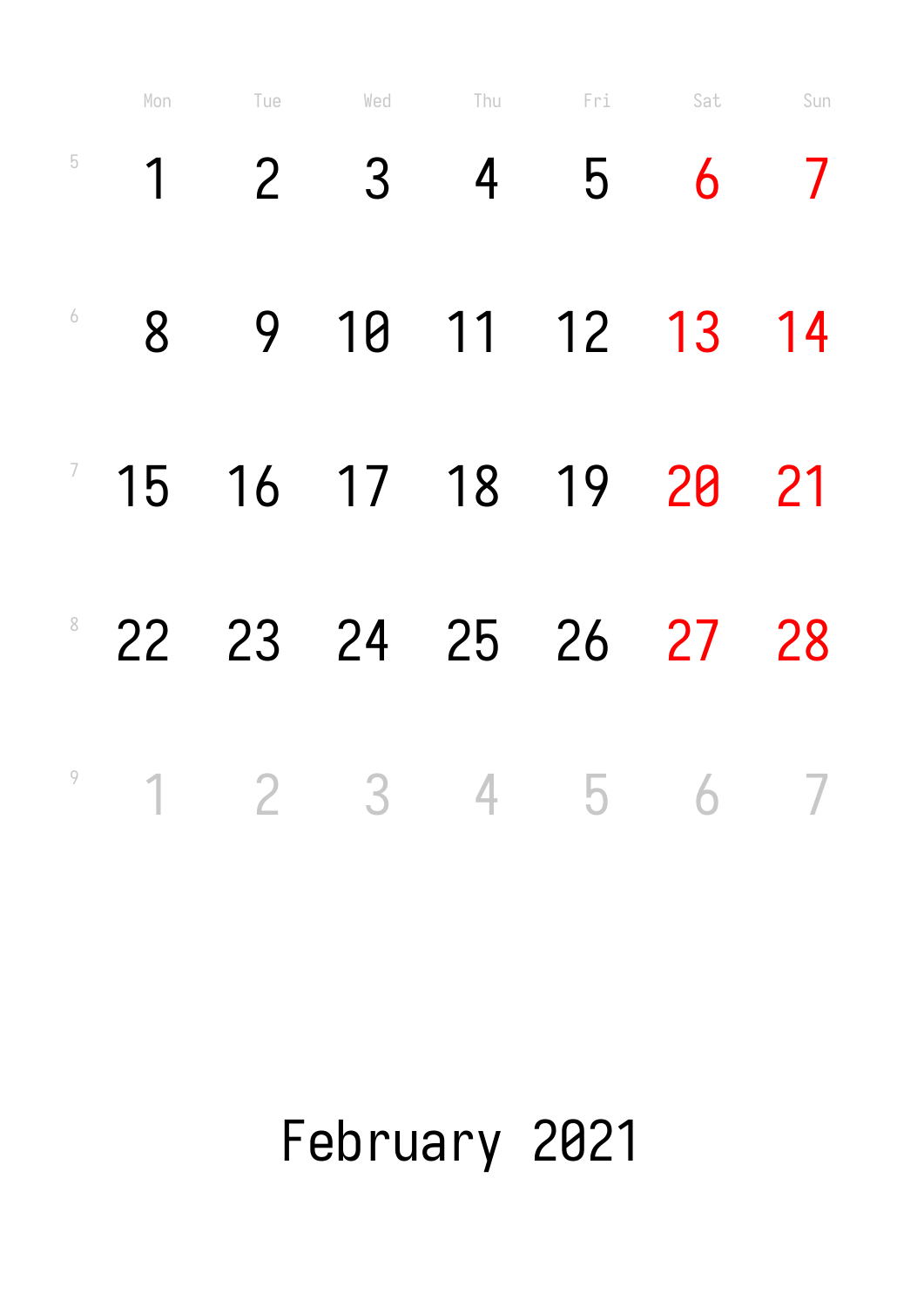|        | Mon | Tue            | Wed         | Thu            | Fri        | Sat                      | Sun |
|--------|-----|----------------|-------------|----------------|------------|--------------------------|-----|
| $\,9$  |     | $\overline{2}$ | 3           | $\overline{4}$ | 5          | 6                        |     |
| $1\,$  | 8   | 9              | 10          |                | 11 12      | 13                       | 14  |
| 11     | 15  |                | 16 17 18 19 |                |            | 20                       | 21  |
| 12     | 22  |                | 23 24       |                | 25 26      | 27                       | 28  |
| $13 -$ | 29  | 30             | 31          |                | $1\quad 2$ | $\overline{\phantom{a}}$ | 4   |

# March 2021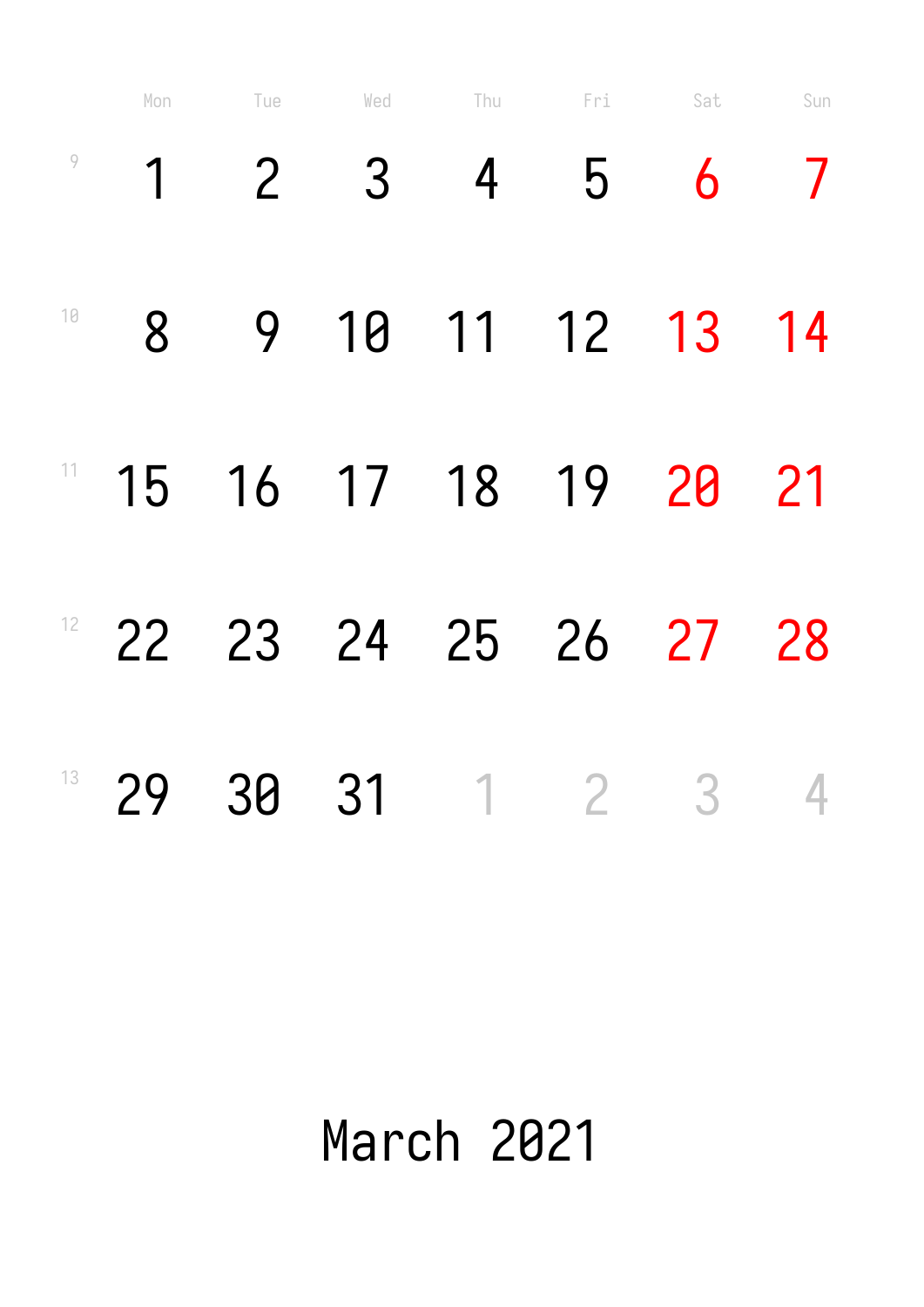|    | Mon     | Tue | Wed            | Thu         | Fri            | Sat | Sun            |
|----|---------|-----|----------------|-------------|----------------|-----|----------------|
|    | $13$ 29 | 30  | 31             | $\mathbf 1$ | $\overline{2}$ | 3   | 4              |
| 14 | 5       | 6   | $\overline{7}$ | 8           | 9              | 10  | 11             |
| 15 | 12      |     | 13 14 15 16    |             |                | 17  | 18             |
| 16 | 19      |     | 20 21 22 23    |             |                | 24  | 25             |
| 17 | 26      |     | 27 28          | 29          | 30             |     | $\overline{2}$ |

# April 2021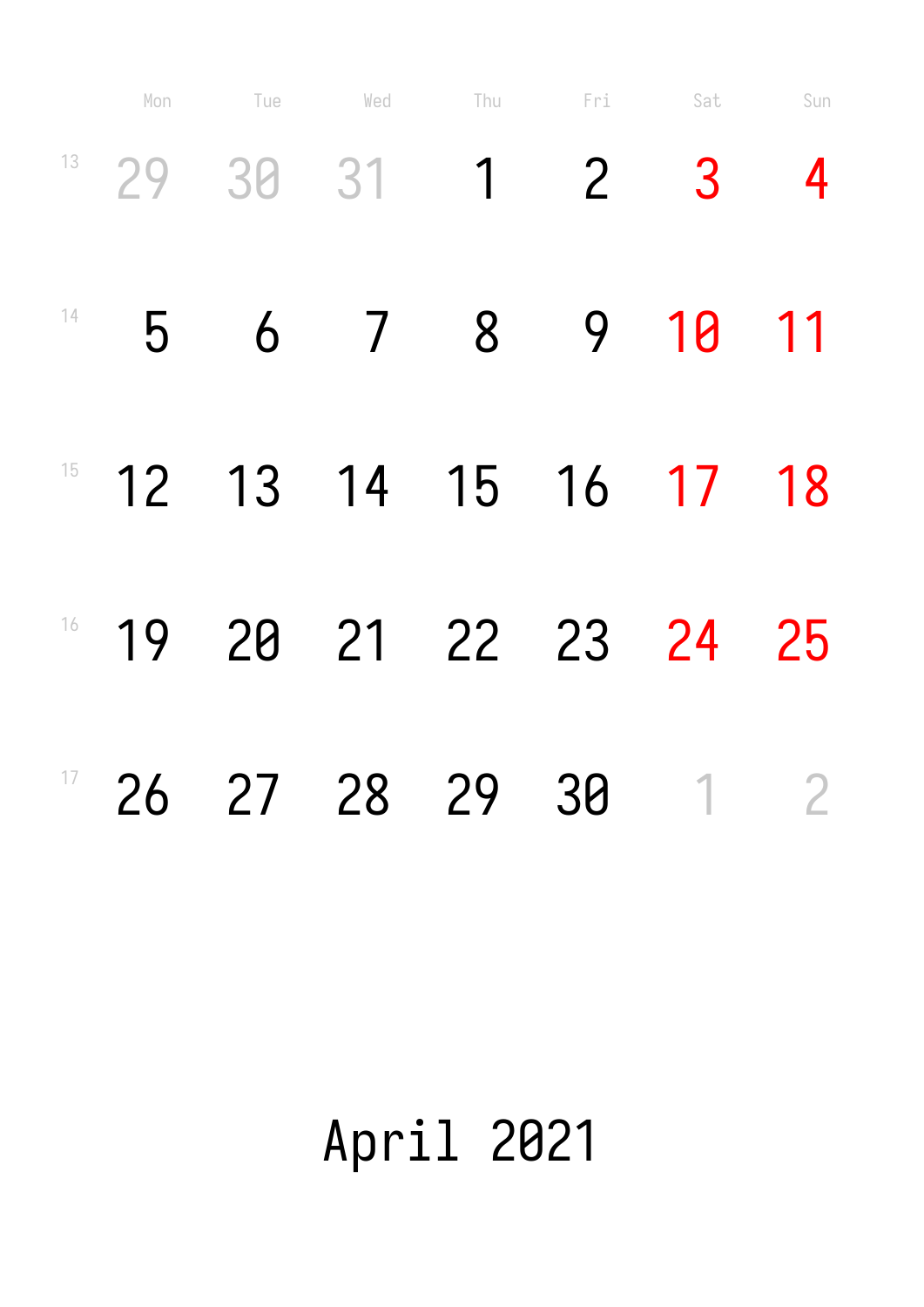|    | Mon            | Tue | Wed | Thu Fri |                     | Sat                       | Sun            |
|----|----------------|-----|-----|---------|---------------------|---------------------------|----------------|
|    |                |     |     |         | $17$ 26 27 28 29 30 |                           | $\overline{2}$ |
| 18 | 3 <sup>2</sup> |     |     |         | 4 5 6 7             | 8                         |                |
|    |                |     |     |         |                     | $19$ 10 11 12 13 14 15 16 |                |
| 20 |                |     |     |         |                     | 17 18 19 20 21 22 23      |                |
|    |                |     |     |         |                     | 24 25 26 27 28 29 30      |                |
| 22 |                |     |     |         |                     | 31 1 2 3 4 5 6            |                |

May 2021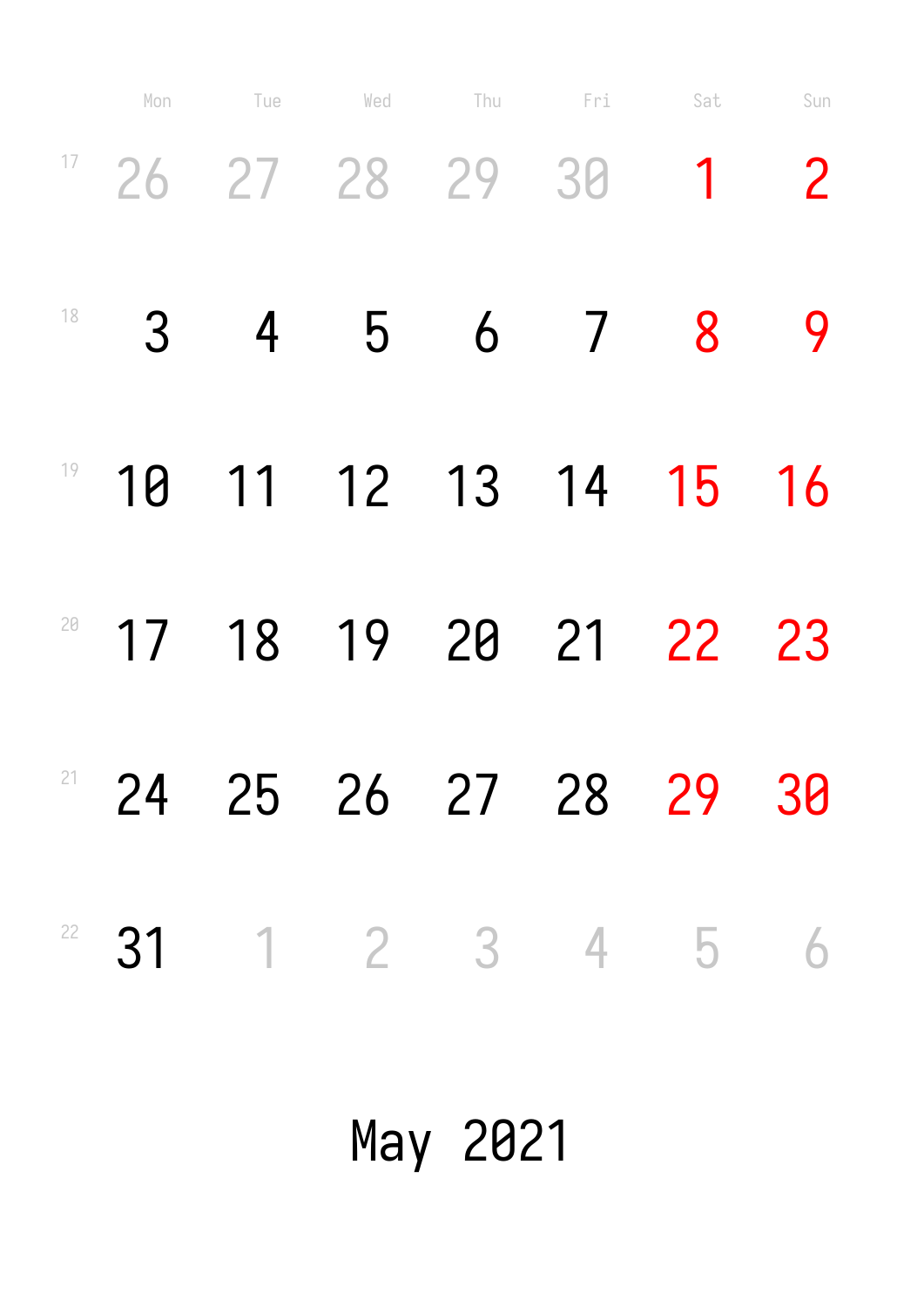|    | Mon                      | Tue         | Wed            | Thu | Fri         | Sat                      | Sun |
|----|--------------------------|-------------|----------------|-----|-------------|--------------------------|-----|
| 22 | 31                       | $\mathbf 1$ | $\overline{2}$ | 3   | 4           | 5                        | 6   |
| 23 | $\overline{\phantom{a}}$ | 8           | 9              | 10  | 11          | <b>12</b>                | 13  |
| 24 | 14                       |             | 15 16 17 18    |     |             | 19                       | 20  |
| 25 | 21                       |             | 22 23 24       |     |             | 25 26                    | 27  |
| 26 | 28                       | 29          | 30             |     | $1 \quad 2$ | $\overline{\phantom{a}}$ | 4   |

### June 2021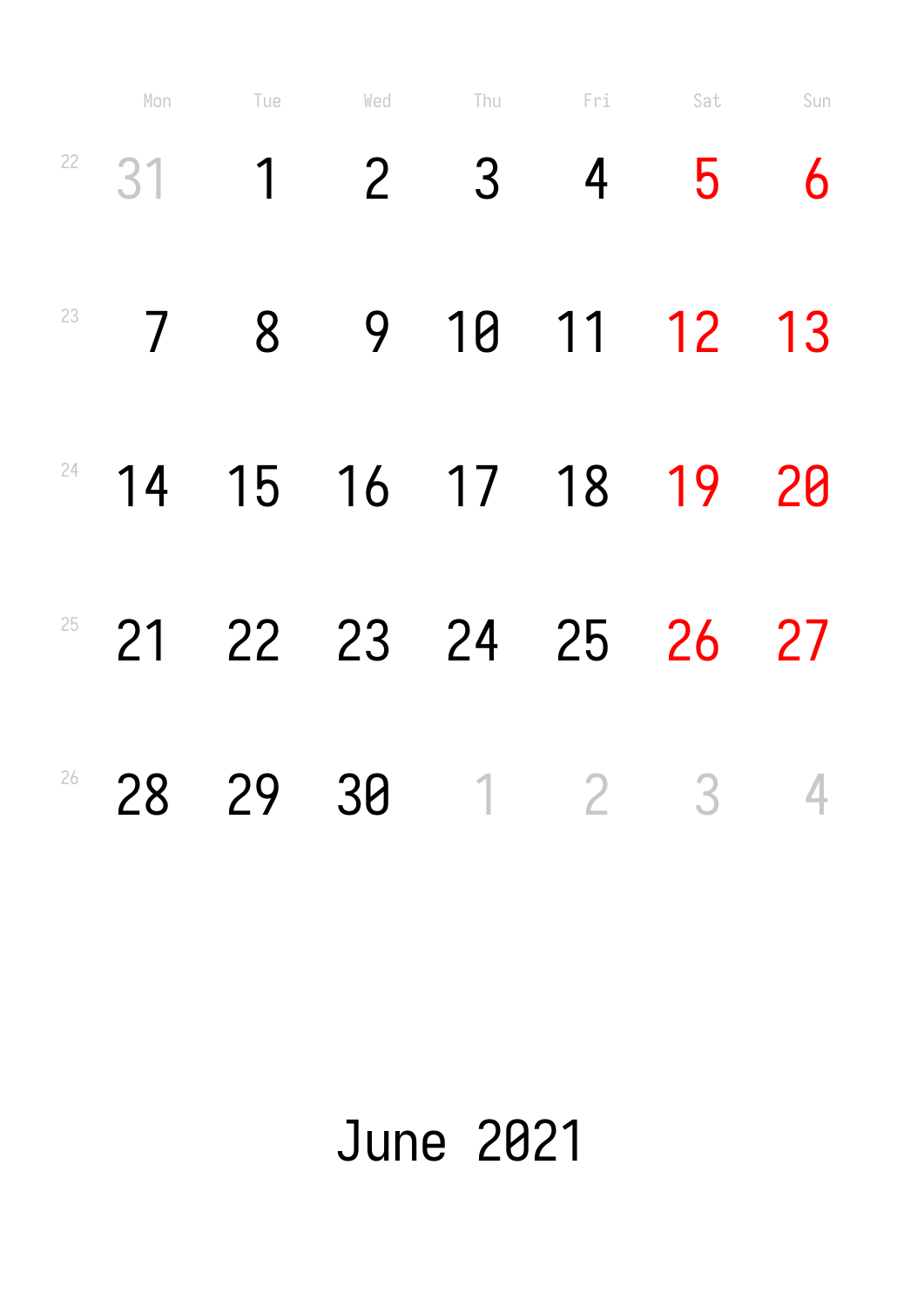|    | Mon | Tue | Wed            | Thu            | Fri            | Sat | Sun         |
|----|-----|-----|----------------|----------------|----------------|-----|-------------|
|    |     |     | $28$ 29 30     | $\mathbf 1$    | $\overline{2}$ | 3   | 4           |
| 27 | 5   | 6   | $\overline{7}$ | 8 <sup>8</sup> | 9              | 10  | 11          |
| 28 | 12  |     | 13 14 15 16 17 |                |                |     | 18          |
| 29 | 19  |     | 20 21 22 23 24 |                |                |     | 25          |
| 30 | 26  |     | 27 28          | 29             | 30 31          |     | $\mathbf 1$ |

## July 2021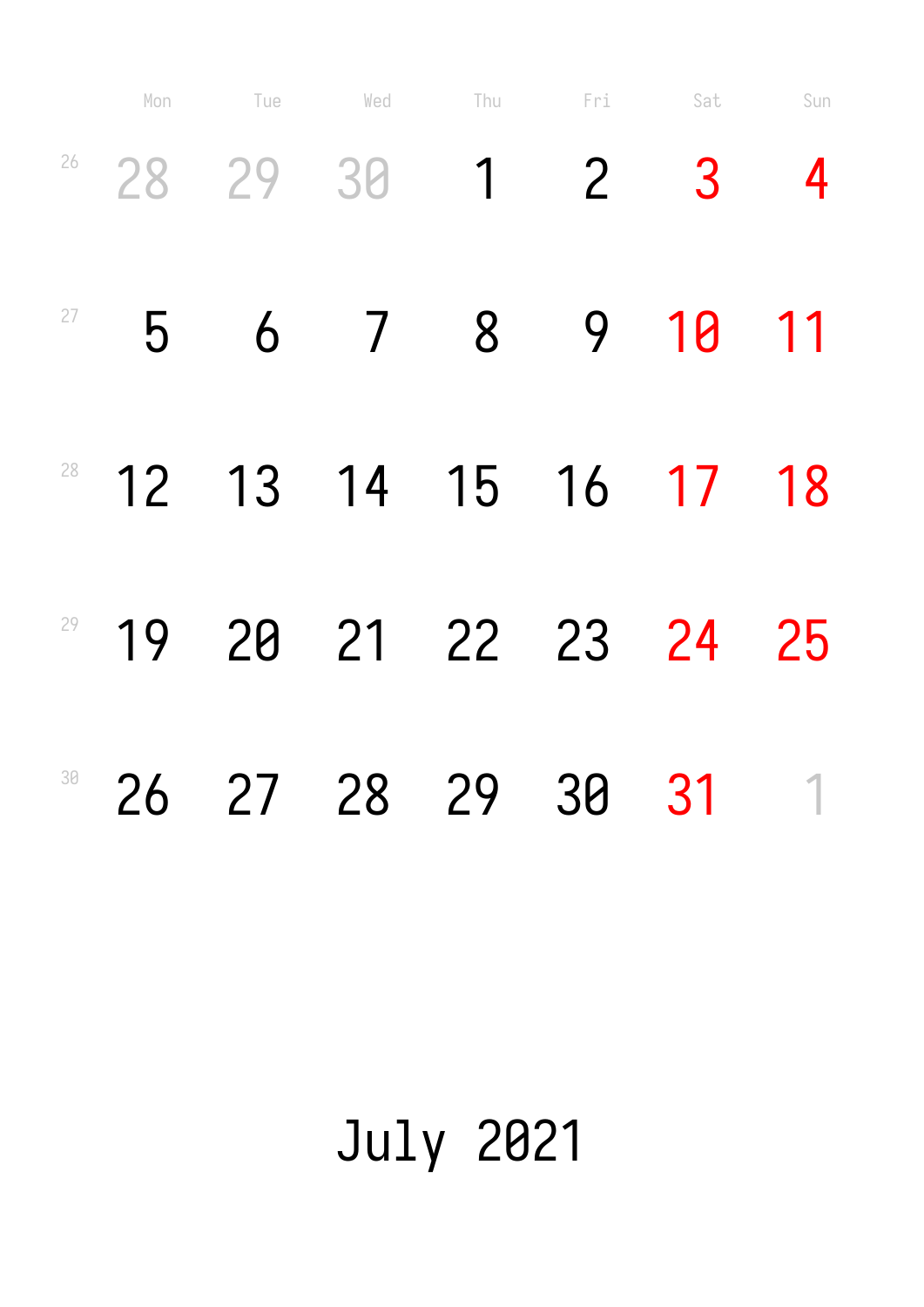|    | Mon            | Tue            | Wed                  | Thu Fri Sat |                         | Sun         |
|----|----------------|----------------|----------------------|-------------|-------------------------|-------------|
|    |                |                | 38 26 27 28 29 30 31 |             |                         | $\mathbf 1$ |
| 31 | $\overline{2}$ | 3 <sup>2</sup> | $\overline{4}$       | 5 6 7       |                         | 8           |
| 32 | 9              |                |                      |             | 10 11 12 13 14          | 15          |
| 33 |                |                |                      |             | 16 17 18 19 20 21       | 22          |
|    |                |                |                      |             | 34 23 24 25 26 27 28 29 |             |
| 35 |                |                |                      |             | 30 31 1 2 3 4 5         |             |

August 2021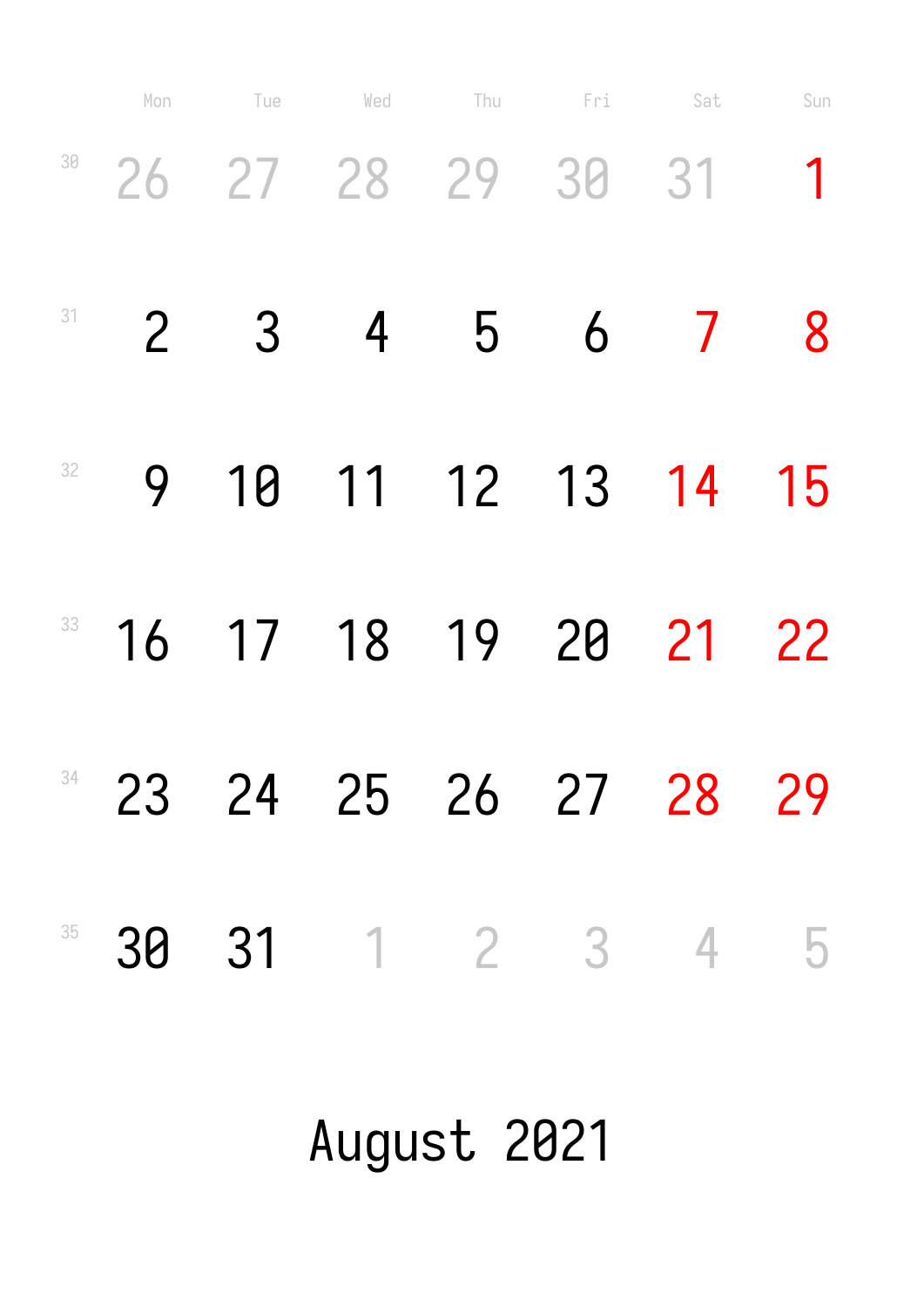|    | Mon | Tue                      | Wed            | Thu            | Fri            | Sat            | Sun |
|----|-----|--------------------------|----------------|----------------|----------------|----------------|-----|
| 35 | 30  | 31                       | $\overline{1}$ | 2 <sup>1</sup> | $\overline{3}$ | 4              | 5   |
| 36 | 6   | $\overline{\phantom{a}}$ | 8              | 9              | 10             | 11             | 12  |
| 37 | 13  |                          | 14 15 16 17    |                |                | 18             | 19  |
| 38 | 20  | 21                       | 22 23 24       |                |                | 25             | 26  |
| 39 | 27  | 28                       | 29             | 30             | $\overline{1}$ | $\overline{2}$ | 3   |

#### September 2021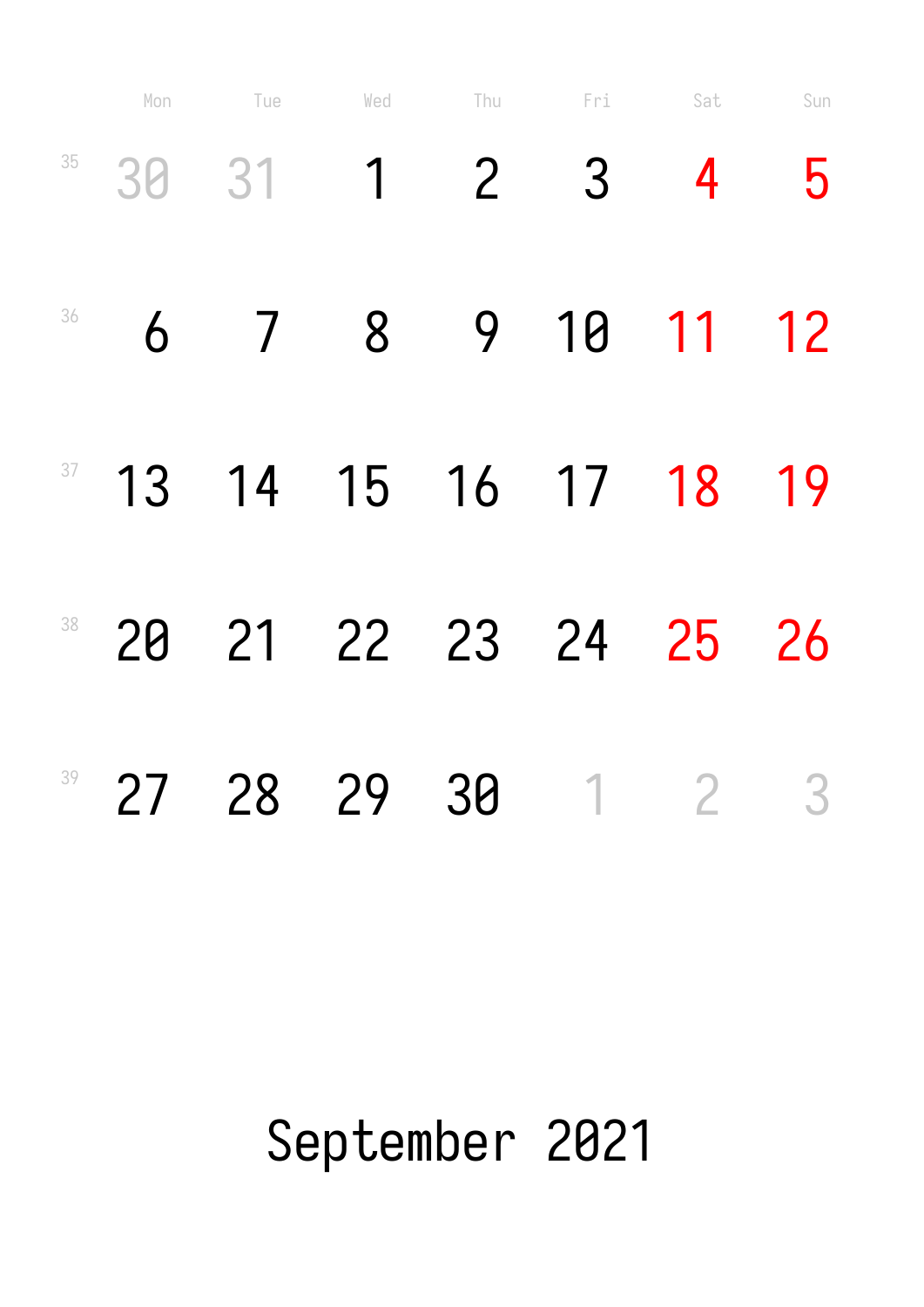|    | Mon            | Tue | Wed                | Thu | Fri                         | Sat                        | Sun |
|----|----------------|-----|--------------------|-----|-----------------------------|----------------------------|-----|
|    |                |     | $39$ 27 28 29 30 1 |     |                             | $\overline{\phantom{0}}^2$ | 3   |
| 40 | $\overline{4}$ | 5   | 6                  |     | 7 8 9 10                    |                            |     |
|    |                |     |                    |     | $11$ 12 13 14 15 16         |                            | 17  |
| 42 |                |     |                    |     | 18 19 20 21 22 23           |                            | 24  |
|    |                |     |                    |     | 48 25 26 27 28 29 30 31     |                            |     |
|    |                |     |                    |     | $1 \t2 \t3 \t4 \t5 \t6 \t7$ |                            |     |

October 2021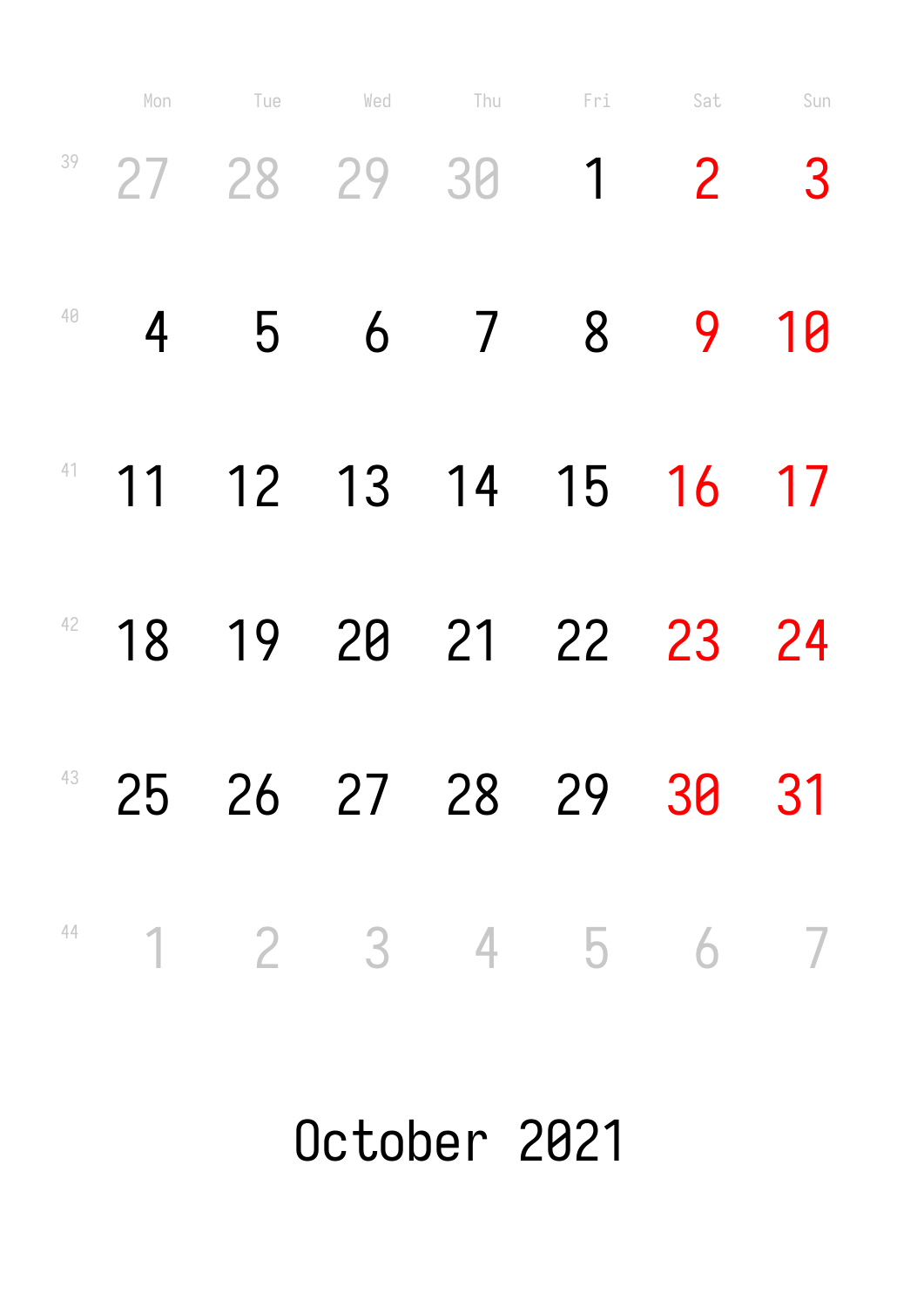|    | Mon | Tue            | Wed              | Thu            | Fri                     | Sat | Sun |
|----|-----|----------------|------------------|----------------|-------------------------|-----|-----|
| 44 | 1   | $\overline{2}$ | 3                | 4              | 5                       | 6   |     |
| 45 | 8   | 9              | 10               |                | 11 12                   | 13  | 14  |
| 46 | 15  | 16             |                  | 17 18          | 19                      | 20  | 21  |
| 47 | 22  |                | 23 24            |                | 25 26                   | 27  | 28  |
| 48 | 29  | 30             | $\left  \right $ | $\overline{2}$ | $\overline{\mathbf{3}}$ | 4   | 5   |

### November 2021